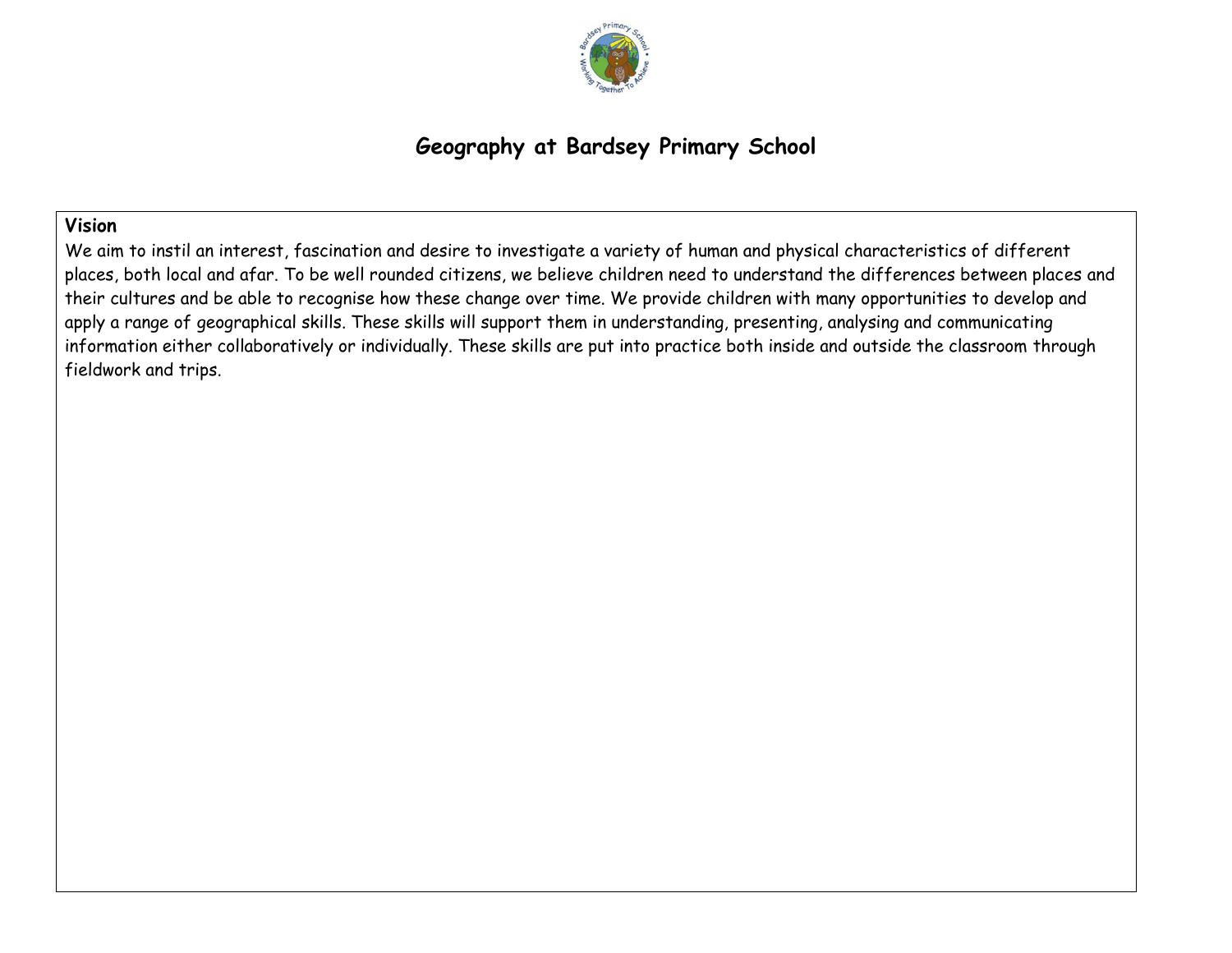### **EYFS Expectations**

| Understanding the World (People and Communities)           | Understanding the World (The World)                               |  |
|------------------------------------------------------------|-------------------------------------------------------------------|--|
| Children know about similarities and differences between   | Children know about similarities and differences in relation to   |  |
| themselves and others, and among families, communities and | places, objects, materials and living things. They talk about the |  |
| traditions.                                                | features of their own immediate environment and how               |  |
|                                                            | environments might vary from one another.                         |  |
|                                                            |                                                                   |  |

#### **Key Stage 1 National Curriculum**

#### **Locational Knowledge**

Pupils should be taught to:

- name and locate the world's seven continents and five oceans
- name, locate and identify characteristics of the four countries and capital cities of the United Kingdom and its surrounding seas.

#### **Place Knowledge**

Pupils should be taught to:

• understand geographical similarities and differences through studying the human and physical geography of a small area of the United Kingdom, and of a small area in a contrasting non-European country.

#### **Human and Physical Geography**

Pupils should be taught to:

- identify seasonal and daily weather patterns in the United Kingdom and the location of hot and cold areas of the world in relation to the Equator and the North and South Poles
- use basic geographical vocabulary to refer to:

-key physical features, including beach, cliff, coast, forest, hill, mountain, sea, ocean, river, soil, valley, vegetation, season and weather

#### **Geographical Skills and Fieldwork** Pupils should be taught to:

- use world maps, atlases and globes to identify the United Kingdom and its countries, as well as the countries, continents and oceans studied at this key stage
- use simple compass directions (North, South, East and West) and locational and directional language [for example, near and far; left and right], to describe the location of features and routes on a map
- use aerial photographs and plan perspectives to recognise landmarks and basic human and physical features; devise a simple map; and use and construct basic symbols in a key
- use simple fieldwork and observational skills to study the geography of their school and its grounds and the key human and physical features of its surrounding environment.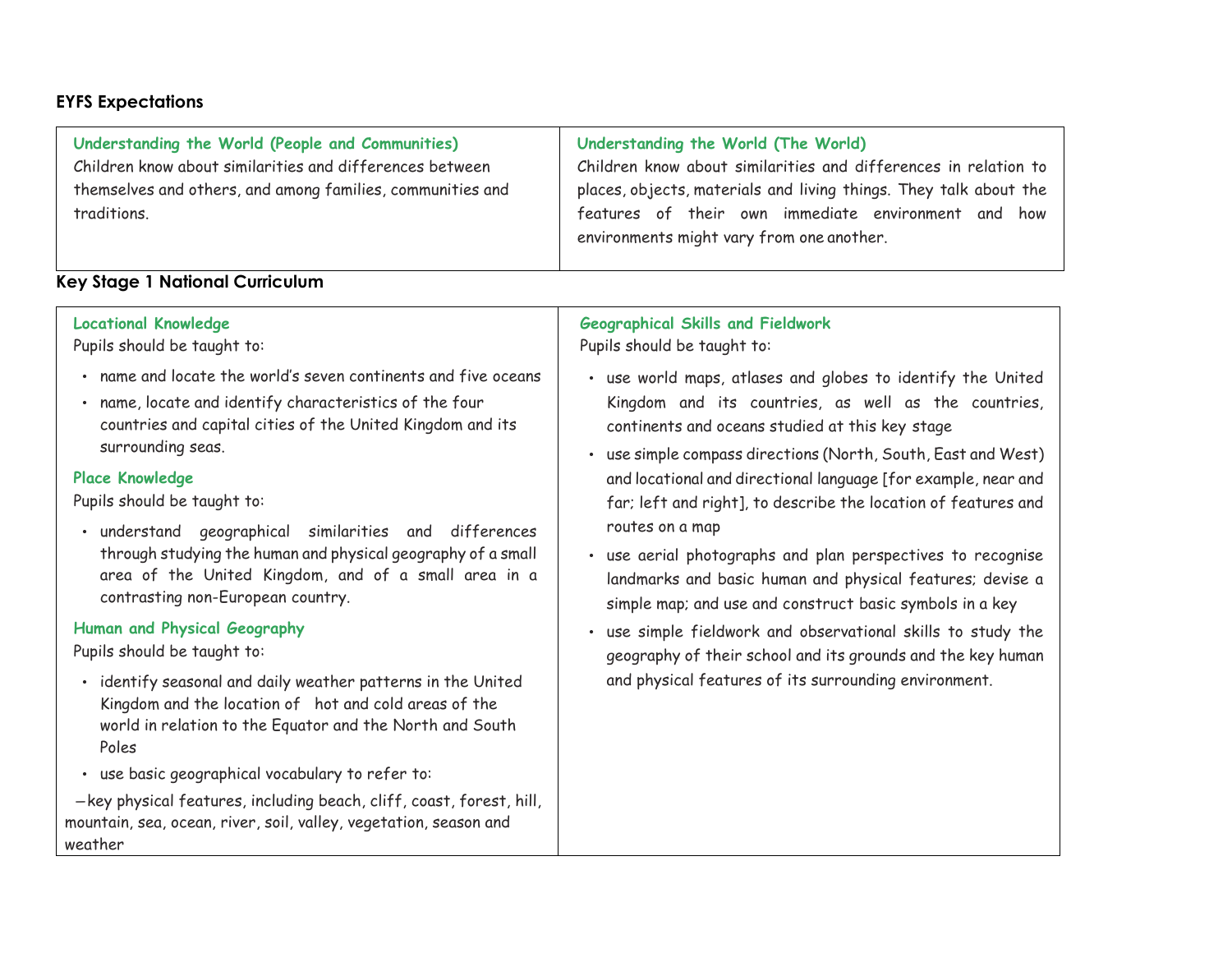# **Key Stage 2 National Curriculum**

#### **Locational Knowledge**

Pupils should be taught to:

- locate the world's countries, using maps to focus on Europe (including the location of Russia) and North and South America, concentrating on their environmental regions, key physical and human characteristics, countries, and major cities;
- name and locate counties and cities of the United Kingdom, geographical regions and their identifying human and physical characteristics, key topographical features (including hills, mountains, coasts and rivers), and land-use patterns; and understand how some of these aspects have changed over time;
- identify the position and significance of latitude, longitude, Equator, Northern Hemisphere, Southern Hemisphere, the Tropics of Cancer and Capricorn, Arctic and Antarctic Circle, the Prime/Greenwich Meridian and time zones (including day and night).

#### **Place Knowledge**

Pupils should be taught to:

• understand geographical similarities and differences through the study of human and physical geography of a region of the United Kingdom, a region in a European country, and a region within North or South America.

#### **Human and Physical Geography** Pupils should be taught to:

- describe and understand key aspects of:
	- physical geography, including climate zones, biomes and vegetation belts, nivers, mountains, volcanoes and earthquakes, and the water cycle;
	- human geography, including types of settlement and land use, economic activity including trade links, and the distribution of natural resources including energy, food, minerals and water.

### **Geographical Skills and Fieldwork**

Pupils should be taught to:

- use maps, atlases, globes and digital/computer mapping to locate countries and describe features studied;
- use the eight points of a compass, four and six-figure grid references, symbols and key (including the use of Ordnance Survey maps) to build their knowledge of the United Kingdom and the wider world;
- use fieldwork to observe, measure, record and present the human and physical features in the local area using a range of methods, including sketch maps, plans and graphs, and digital technologies.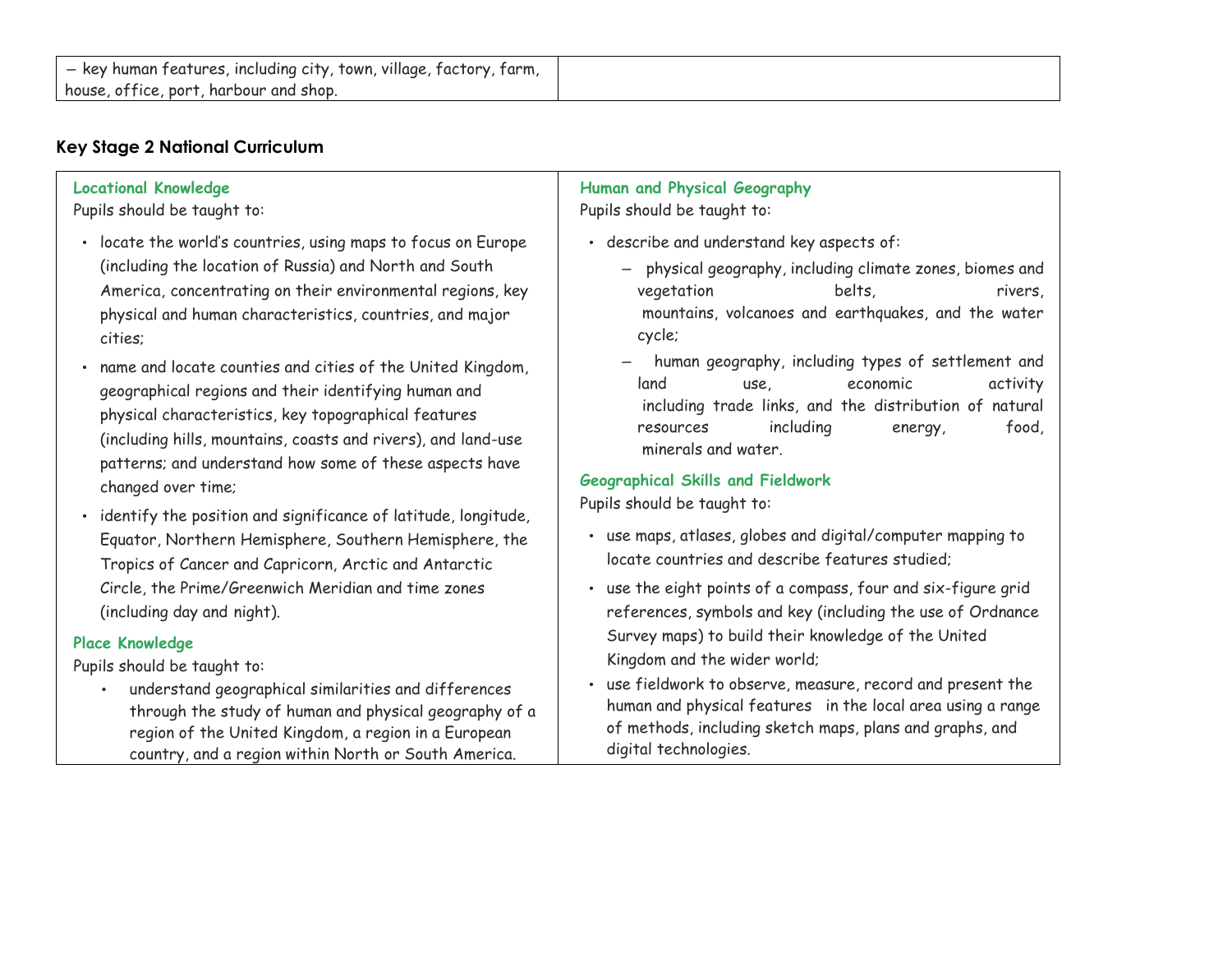#### **Intent**

Our Geography curriculum intends to:

- inspire a curiosity and fascination about the world and its people
- equip children with an understanding of diverse places, people, resources and environments around them
- allow children to build on prior learning about physical and human processes and the formation and use of landscapes and environments
- develop an understanding that the Earth's features are interconnected and change over time
- encourage exploration of their own environment and challenges pupils to make connections between their local surroundings and that of contrasting settlements
- use local area and community to develop geographical skills and knowledge.

#### **Implementation**

Through collaborative planning our Geography curriculum builds on prior knowledge alongside introducing new skills and challenge each year. All children expand on their skills in local knowledge, place knowledge, human and physical Geography, geographical skills and fieldwork. Each theme will be explicitly taught through exciting and engaging topics, utilising meaningful and purposeful links to other curriculum areas. We will use outdoor learning in our grounds, school trips, fieldwork, visitors and residentials to enhance the Geography learning experiences for all children.

#### **Key Vocabulary**

The promotion of a language rich Geography curriculum is essential to the successful acquisition of knowledge and understanding in Geography. Key vocabulary and concepts could be presented in knowledge organisers and will be prominent in Geography displays.

# **Independent learning**

In Geography, children are encouraged to enquire about their topic of interest and develop their independence when locating places, describing places, researching human and physical features and exploring the outdoors. By the end of Year Six, we aim for every child to be a confident and well- rounded geographer who can use the skills they have learnt to read maps, investigate different countries and physical processes.

Furthermore, for the children to be able to present arguments and conclusions found in human Geography, and who are aware and have opinions on in the moment, real life issues.

#### **High Quality Resources**

Children will regularly access resources to acquire learning through atlases, textbooks, maps, digital technology and photographs.

# **Fieldwork and Outdoor Learning**

Across both key stages, children have a range of opportunities to experience Geography through practical engaging tasks beyond the classroom. To enhance the curriculum for Geography, children access the local area at least once a term; by making connections through all the different curriculum areas. The children will have access to local maps for these trips. With these maps they will navigate and apply their geographical skills when accessing the local area.

# **Educational Visits to enhance their Cultural Capital**

Where applicable, links to Geography will be made to develop the children's topical learning. For example, in Year Two, the children explore the housing in the local area, using a map to plan their journey.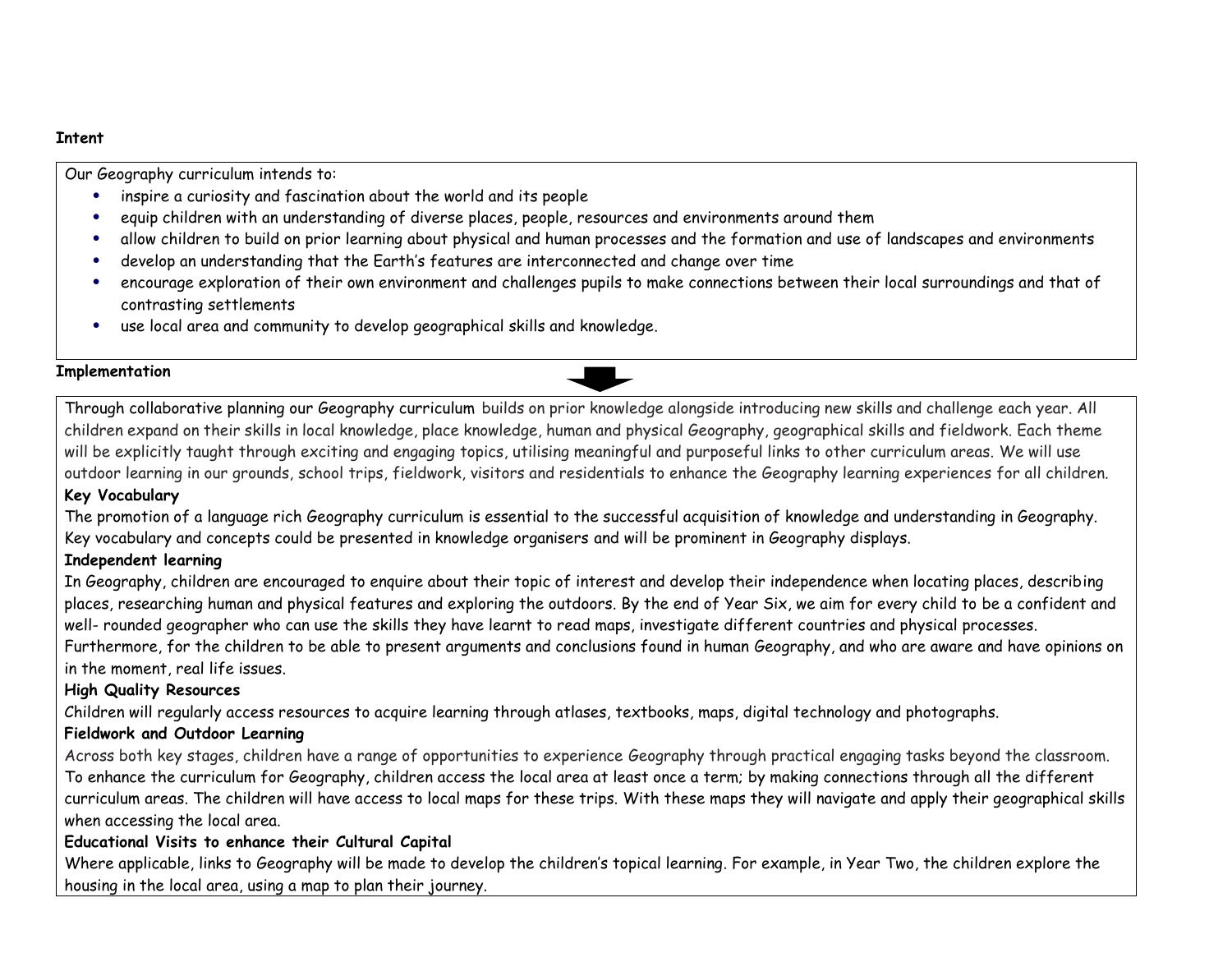Continuous training to ensure teacher skill and knowledge is developed to teach the subject with confidence and accuracy.



#### **Impact**

The impact and measure of our Geography curriculum is that pupils are:

- equipped with geographical enquiry skills, knowledge and concepts that will enable them to be ready for KS3
- excited by geographical enquiry and inspired to develop an enthusiasm to go and find out more for themselves
- thoroughly enjoyed learning about Geography, therefore encouraging them to undertake new life experiences now and in the future
- knowledgeable about their local area and its place within a wider geographical context through classwork, fieldwork and school trips

#### **Leadership, Assessment and Feedback**

Teachers assess children's geographical knowledge, understanding and skills through observations of the children during lessons. As part of the Assessment for Learning progress students will receive both verbal and/or written feedback to yield effective progression. Within a topic of geographical learning, assessment criteria are identified and teachers use a variety of methods to assess the children's knowledge and skills, for example, through quizzes, cross-curricular writing or pupil discussions about their learning. The subject leader will use assessment information to inform and develop the subject based upon prior learning.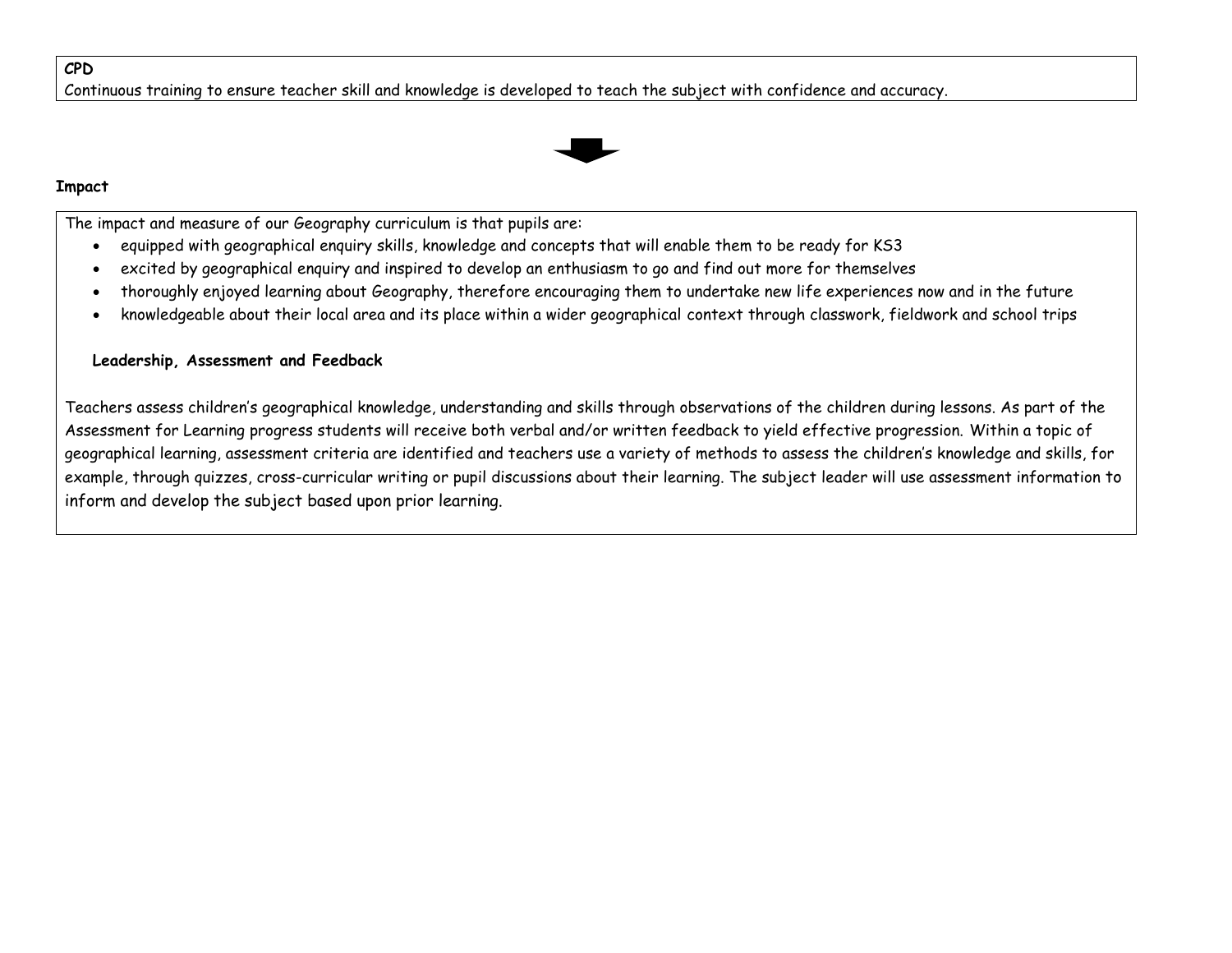**Progression Map**

| <b>ICA</b><br>nə i | LKS <sub>2</sub> | UKS2 |
|--------------------|------------------|------|
|                    |                  |      |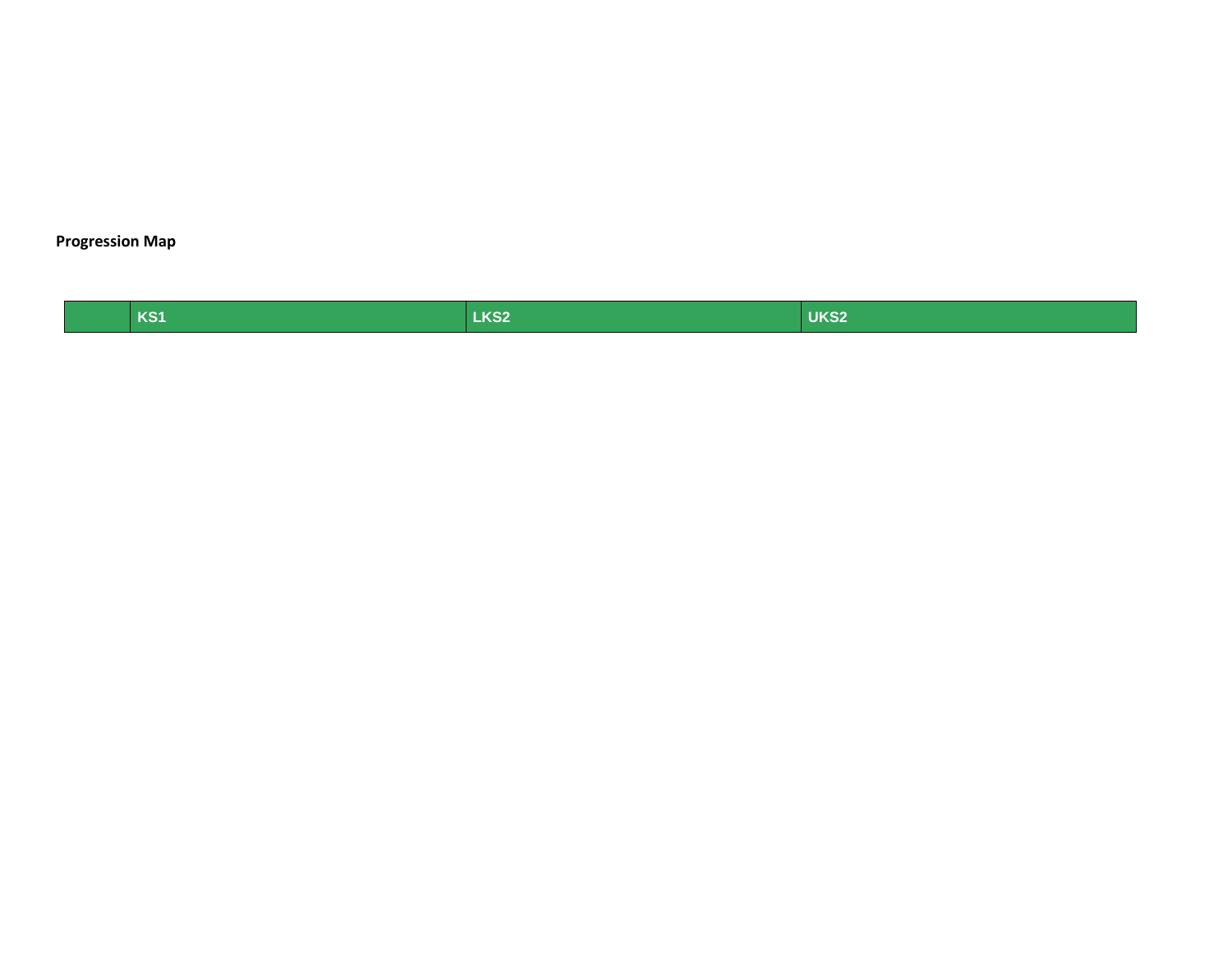| Building on EYFS knowledge of their own<br>environment, children start to learn the names of key<br>places in the UK beyond their immediate environment.<br>Children also learn the names of the world's oceans<br>and continents.<br><b>KS1 Geography National Curriculum</b> | Building on KS1 knowledge of the UK, children begin<br>to explore more of the world, understand how the<br>world has zones and the significance of those zones.<br>Locating places and features accurately on maps also<br>becomes a focus.                            | Children begin to explore Eastern Europe and South<br>America using maps to find these locations. Children<br>use their knowledge of longitude, latitude, coordinates<br>and indexes to locate places. Compared to Lower<br>KS2, children focus more on finding locations outside<br>of the UK. |
|--------------------------------------------------------------------------------------------------------------------------------------------------------------------------------------------------------------------------------------------------------------------------------|------------------------------------------------------------------------------------------------------------------------------------------------------------------------------------------------------------------------------------------------------------------------|-------------------------------------------------------------------------------------------------------------------------------------------------------------------------------------------------------------------------------------------------------------------------------------------------|
| Pupils develop contextual knowledge of the location of<br>globally significant places. They should develop<br>knowledge about the world, the United Kingdom and<br>their locality.                                                                                             | <b>KS2 Geography National Curriculum</b><br>Pupils should extend their knowledge and<br>understanding beyond the local area to include<br>the United Kingdom and Europe, North and<br>South America.                                                                   | <b>KS2 Geography National Curriculum</b><br>Pupils should extend their knowledge and<br>understanding beyond the local area to include the<br>United Kingdom and Europe, North and South                                                                                                        |
| Children can:<br>name and locate the world's seven continents<br>a<br>and five oceans:                                                                                                                                                                                         | Children can develop contextual knowledge of the<br>location of globally significant places - both<br>terrestrial and marine.                                                                                                                                          | America. They will begin to explore the concept of<br>tourism and its impact. Children can develop<br>contextual knowledge of the location of globally<br>significant places - both terrestrial and marine.                                                                                     |
| $\mathsf{b}$<br>name, locate and identify characteristics of the<br>four countries and capital cities of the United<br>Kingdom and its surrounding seas;                                                                                                                       | Children develop their understanding, recognising<br>and identifying key physical and human<br>geographical features.                                                                                                                                                  | Children develop their understanding of recognising<br>and identifying key physical and human<br>geographical features of the world; how these are                                                                                                                                              |
| use key vocabulary to demonstrate knowledge<br>$\mathbb{C}$<br>and understanding in this strand: United                                                                                                                                                                        | Children can:                                                                                                                                                                                                                                                          | interdependent and how they bring about spatial<br>variation and change over time.                                                                                                                                                                                                              |
| Kingdom, England, Scotland, Wales, Northern<br>Ireland, town, city, village, sea, beach, hill,<br>mountain, London, Belfast, Cardiff, Edinburgh,<br>capital city, world map, continent, ocean,                                                                                 | locate the world's countries, using maps to focus<br>a<br>on South America, concentrating on<br>environmental regions and key physical and<br>human characteristics;                                                                                                   | Children can:<br>use maps to locate the world's countries with a<br>a<br>focus on Eastern Europe and South America,                                                                                                                                                                             |
| Europe, Africa, Asia, Australasia, North<br>America, South America, Antarctica.                                                                                                                                                                                                | $\mathsf{b}$<br>name and locate counties and cities of the<br>United Kingdom, identifying human and<br>physical characteristics including hills,                                                                                                                       | concentrating on their environmental regions, key<br>physical and human characteristics, countries,<br>and major cities;                                                                                                                                                                        |
|                                                                                                                                                                                                                                                                                | mountains, rivers and seas, and how a place<br>has changed;                                                                                                                                                                                                            | name and locate counties and cities of the<br>b.<br>United Kingdom, identifying their physical                                                                                                                                                                                                  |
|                                                                                                                                                                                                                                                                                | identify the position and significance of latitude,<br>$\mathbb{C}$<br>longitude, Equator, Northern Hemisphere,<br>Southern Hemisphere, the Tropics of Cancer and                                                                                                      | features, including mountains, and rivers,<br>and land-use patterns; showing change over<br>time;                                                                                                                                                                                               |
|                                                                                                                                                                                                                                                                                | Capricorn, Arctic and Antarctic Circle, the<br>Prime/Greenwich Meridian and time zones;                                                                                                                                                                                | identify the position and significance of latitude,<br>C<br>longitude, Equator, Northern Hemisphere,                                                                                                                                                                                            |
|                                                                                                                                                                                                                                                                                | use key vocabulary to demonstrate knowledge and<br>d<br>understanding in this strand: county, country, town,                                                                                                                                                           | Southern Hemisphere and use longitude and<br>latitude to find locations on a map;                                                                                                                                                                                                               |
|                                                                                                                                                                                                                                                                                | physical features, human features,<br>coast.<br>mountain, hill, river, sea, climate, tropics, tropical,<br>latitude, longitude,<br>Equator,<br>Northern<br>of<br>Hemisphere, Southern Hemisphere, the Tropics of<br>Cancer and Capricorn, Arctic and Antarctic Circle. | use key vocabulary to demonstrate knowledge and<br>understanding in this strand: atlas, index,<br>coordinates, latitude, longitude, contour, altitude,<br>peaks, slopes, continent, country, city, North<br>America, South America, border, key.                                                |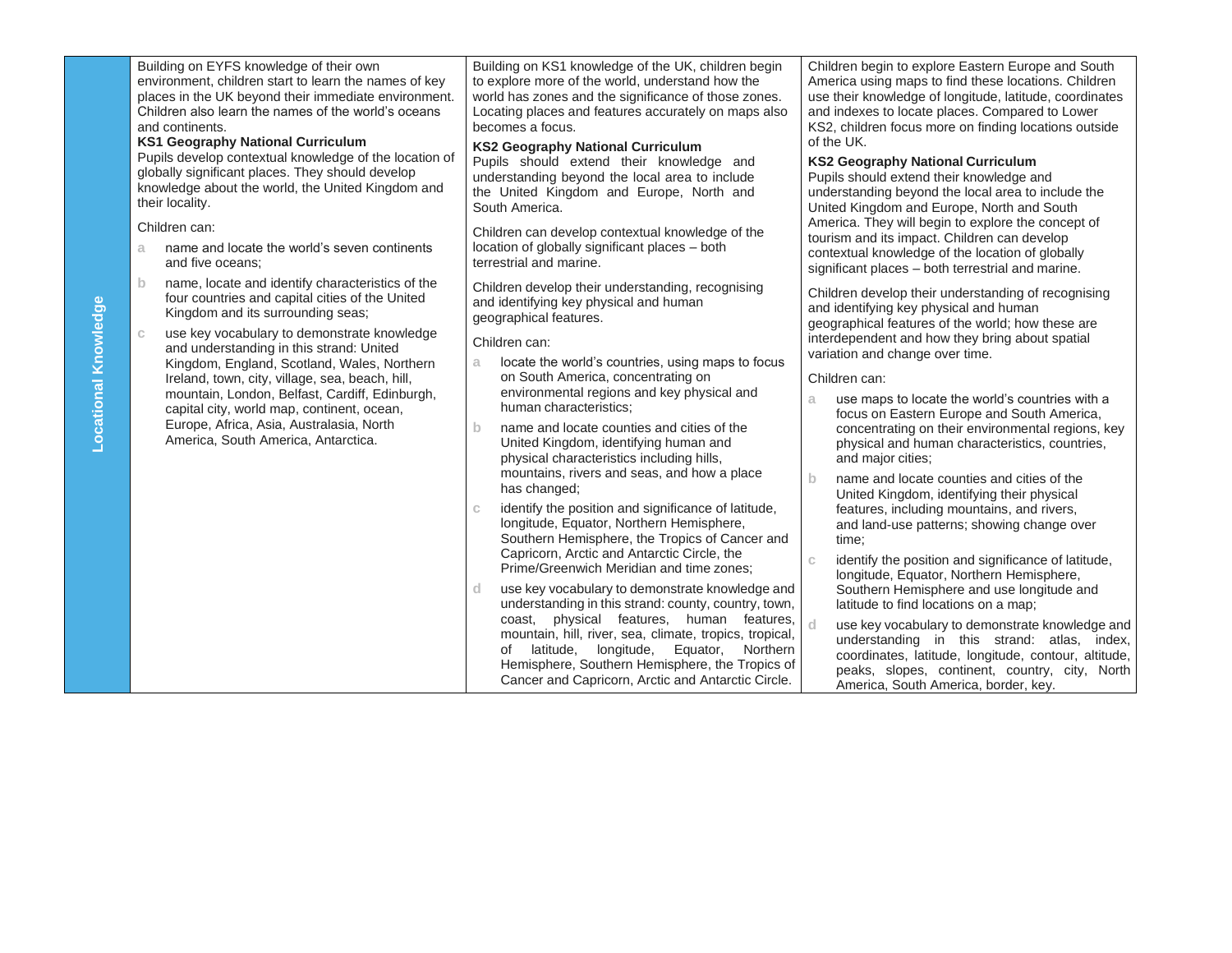| Children begin to compare places in the UK with a<br>place outside of the UK. This builds on EYFS<br>knowledge and understanding of the world, people<br>and communities. Children can apply the skills of<br>observing similarities and differences to places as<br>well as people.<br><b>KS1 Geography National Curriculum</b><br>Pupils develop contextual knowledge of the location of<br>globally significant places. They should develop<br>knowledge about the world, the United Kingdom and<br>their locality. Children begin to understand basic<br>vocabulary relating to human and physical geography. | Children develop vocabulary relating to physical and<br>human geographical features from KS1. They begin<br>to develop the skills of comparing regions, by<br>focusing on specific features. Children focus on<br>comparing regions of the UK in depth and start to<br>look at an area outside of the UK.<br><b>KS2 Geography National Curriculum</b><br>Children can understand geographical similarities<br>and differences through the study of human and<br>physical geography of a region of the United<br>Kingdom, a region in a European country and a<br>region within North or South America.                                                                                                                                                                                                                                                                                                     | Children develop their analytical skills by comparing<br>areas of the UK with areas outside of the UK. They will<br>have a deeper knowledge of diverse places, people,<br>resources, natural, and human environments. They<br>can make links to places outside of the UK and where<br>they live. Children are encouraged to conduct<br>independent research, asking and answering<br>questions.<br><b>KS2 Geography National Curriculum</b><br>Children can understand geographical similarities and<br>differences through the study of human and physical<br>geography of a region of the United Kingdom, a                  |  |
|-------------------------------------------------------------------------------------------------------------------------------------------------------------------------------------------------------------------------------------------------------------------------------------------------------------------------------------------------------------------------------------------------------------------------------------------------------------------------------------------------------------------------------------------------------------------------------------------------------------------|------------------------------------------------------------------------------------------------------------------------------------------------------------------------------------------------------------------------------------------------------------------------------------------------------------------------------------------------------------------------------------------------------------------------------------------------------------------------------------------------------------------------------------------------------------------------------------------------------------------------------------------------------------------------------------------------------------------------------------------------------------------------------------------------------------------------------------------------------------------------------------------------------------|--------------------------------------------------------------------------------------------------------------------------------------------------------------------------------------------------------------------------------------------------------------------------------------------------------------------------------------------------------------------------------------------------------------------------------------------------------------------------------------------------------------------------------------------------------------------------------------------------------------------------------|--|
| Children can:                                                                                                                                                                                                                                                                                                                                                                                                                                                                                                                                                                                                     | Children can:                                                                                                                                                                                                                                                                                                                                                                                                                                                                                                                                                                                                                                                                                                                                                                                                                                                                                              | region in a European country, and a region within<br>North or South America.                                                                                                                                                                                                                                                                                                                                                                                                                                                                                                                                                   |  |
| compare the UK with a contrasting country in the<br>a<br>world:<br>$\mathbf b$<br>compare a local city/town in the UK with a<br>contrasting city/town in a different country;<br>use key vocabulary to demonstrate knowledge and<br>$\mathbb{C}$<br>understanding in this strand: South America,<br>London, Brasilia, compare, capital city, China,<br>Asia, country, population, weather, similarities,<br>differences, farming, culture, Africa, Kenya,<br>Nairobi, river, desert, volcano.                                                                                                                     | understand geographical similarities and<br>a<br>differences through the study of human<br>geography of a region of the United Kingdom;<br>explore similarities and differences, comparing<br>$\mathbf b$<br>the human geography of a region of the UK and a<br>region of South America;<br>understand geographical similarities and<br>$\mathbb{C}$<br>differences through the study of physical<br>geography of a region of the United Kingdom;<br>explore similarities and differences comparing<br>d<br>the physical geography of a region of the UK<br>and a region of South America;<br>use key vocabulary to demonstrate knowledge and<br>e<br>understanding in this strand: Amazon rainforest,<br>Sherwood Forest, Sheffield, city, Yorkshire,<br>physical features, human features, landscape,<br>feature, population, land use, retail, leisure,<br>housing, business, industrial, agricultural. | Children can:<br>understand geographical similarities and<br>a.<br>differences through the study of human<br>geography of a region of the United Kingdom, a<br>region of Eastern Europe and South America;<br>understand geographical similarities and<br>differences through the study of physical<br>geography of a region of the United Kingdom, a<br>region of Eastern Europe and South America;<br>use key vocabulary to demonstrate<br>С<br>knowledge and understanding in this strand:<br>latitude, Arctic Circle, physical features,<br>climate, human geography, land use,<br>settlement, economy, natural resources. |  |

**Place Knowledge**

Place Knowledge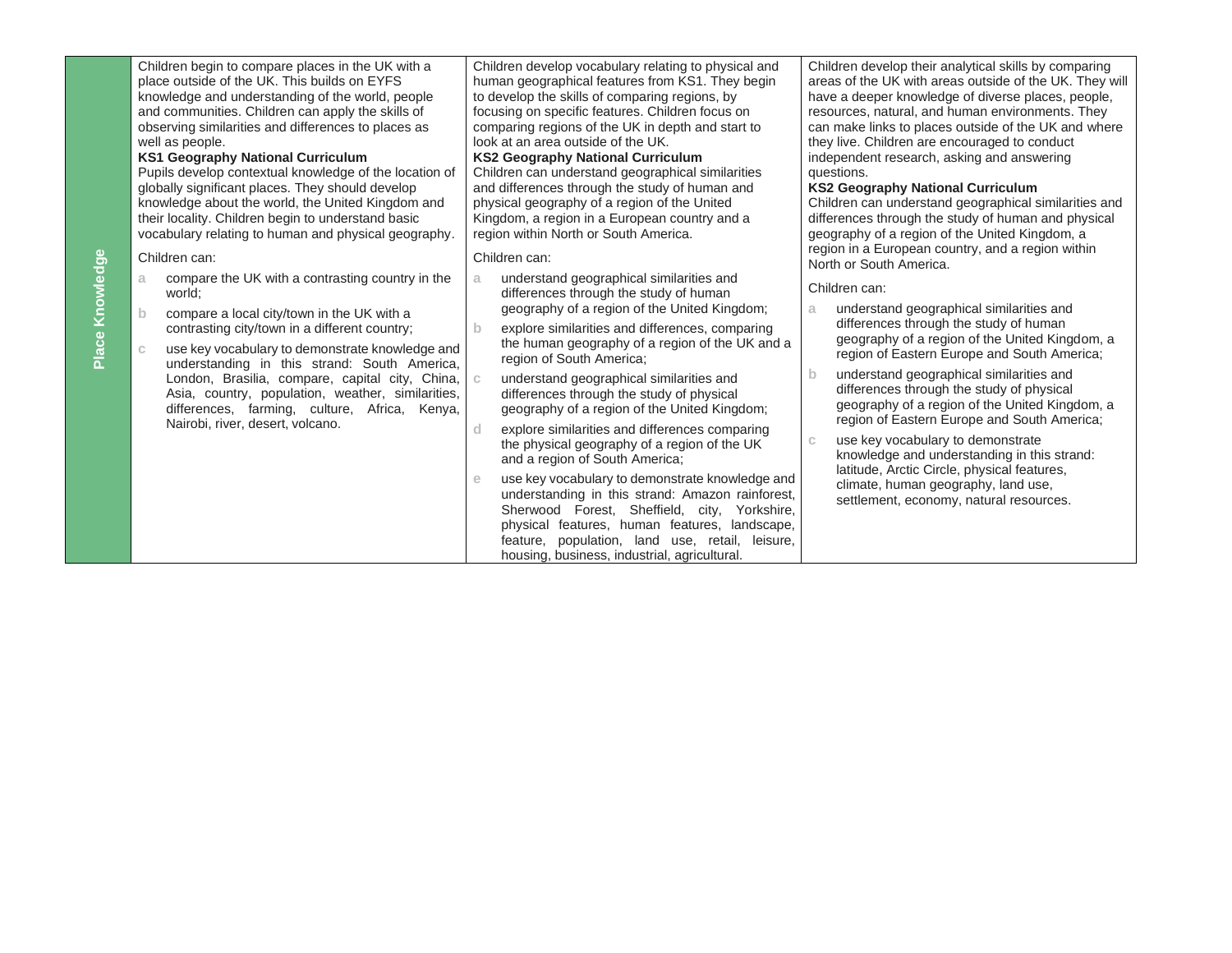| Building on EYFS knowledge of how environments<br>may vary. Children begin to learn about the physical<br>and human features of geography.<br><b>KS1 Geography National Curriculum</b><br>Children will understand key physical and human<br>geographical features of the world. They identify<br>seasonal and daily weather patterns.<br>Children can:<br>identify seasonal and daily weather patterns in<br>a.<br>the United Kingdom and the location of hot and<br>cold areas of the world in relation to the Equator<br>and the North and South Poles;<br>use basic geographical vocabulary to refer to key<br>$\mathsf{b}$<br>physical features, including: beach, cliff, coast,<br>forest, hill, mountain, sea, ocean, river, soil,<br>valley, vegetation, season and weather;<br>use basic geographical vocabulary to refer to key<br>С<br>human features, including: city, town, village,<br>factory, farm, house, office, port, harbour and shop. | Children have a stronger understanding of the<br>difference between physical and human geography.<br>They use more precise vocabulary, explaining the<br>processes of physical and human geography and<br>their significance. They learn more about extreme<br>weather, the processes involved in the causes and<br>effects of extreme weather, as well as beginning to<br>understand the impact of humans on the earth.<br><b>KS2 Geography National Curriculum</b><br>Children locate a range of the world's most<br>significant human and physical features. Explain how<br>physical features have formed, why they are<br>significant and how they can change.<br>Explain the impact of humans on the earth in terms of<br>land use, settlements and their direct connection to<br>physical changes.<br>Children can:<br>describe and understand key aspects of:<br>a<br>physical geography, including: climate zones,<br>volcanoes.<br>tornadoes,<br>biomes.<br>tsunamis,<br>earthquakes and the water cycle; | Children deepen their understanding of the difference<br>between physical and human geography. They can<br>explain the terminology of both aspects of geography<br>with a range of examples. They spend time exploring<br>human geography and the impact humans have on<br>the world. They focus on trade links, resources and<br>the distribution of resources around the world.<br>Children also learn about the different types of<br>mountains.<br><b>KS2 Geography National Curriculum</b><br>Children will locate a range of the world's most<br>significant human and physical features. Explain how<br>physical features have formed, why they are significant<br>and how they can change. Children can understand<br>how these are interdependent and how they bring<br>about spatial variation and change over time. Children<br>will deepen their understanding of the interaction<br>between physical and human processes, and of the<br>formation and use of landscapes and environments.<br>Children can:<br>describe and understand key aspects of: |
|------------------------------------------------------------------------------------------------------------------------------------------------------------------------------------------------------------------------------------------------------------------------------------------------------------------------------------------------------------------------------------------------------------------------------------------------------------------------------------------------------------------------------------------------------------------------------------------------------------------------------------------------------------------------------------------------------------------------------------------------------------------------------------------------------------------------------------------------------------------------------------------------------------------------------------------------------------|--------------------------------------------------------------------------------------------------------------------------------------------------------------------------------------------------------------------------------------------------------------------------------------------------------------------------------------------------------------------------------------------------------------------------------------------------------------------------------------------------------------------------------------------------------------------------------------------------------------------------------------------------------------------------------------------------------------------------------------------------------------------------------------------------------------------------------------------------------------------------------------------------------------------------------------------------------------------------------------------------------------------|--------------------------------------------------------------------------------------------------------------------------------------------------------------------------------------------------------------------------------------------------------------------------------------------------------------------------------------------------------------------------------------------------------------------------------------------------------------------------------------------------------------------------------------------------------------------------------------------------------------------------------------------------------------------------------------------------------------------------------------------------------------------------------------------------------------------------------------------------------------------------------------------------------------------------------------------------------------------------------------------------------------------------------------------------------------------|
|                                                                                                                                                                                                                                                                                                                                                                                                                                                                                                                                                                                                                                                                                                                                                                                                                                                                                                                                                            | human geography, including: types of settlement<br>b<br>and land use:                                                                                                                                                                                                                                                                                                                                                                                                                                                                                                                                                                                                                                                                                                                                                                                                                                                                                                                                              | physical geography, including: climate zones,<br>a.<br>biomes and vegetation belts, mountains and the<br>water cycle;                                                                                                                                                                                                                                                                                                                                                                                                                                                                                                                                                                                                                                                                                                                                                                                                                                                                                                                                              |
|                                                                                                                                                                                                                                                                                                                                                                                                                                                                                                                                                                                                                                                                                                                                                                                                                                                                                                                                                            | use key vocabulary to demonstrate knowledge and<br>C<br>understanding in this strand: mantle, outer core,<br>inner core, magma, volcano, active, dormant,<br>extinct, earthquake, epicentre, shock wave,<br>magnitude, tsunami, tornado, climate, tropics,<br>deforestation,<br>evaporation,<br>water<br>cycle,<br>evaporation, condensation, precipitation, cooling,<br>filter, pollution, settlement, settler, site, need,<br>shelter, food.                                                                                                                                                                                                                                                                                                                                                                                                                                                                                                                                                                     | b.<br>human geography, including: types of settlement<br>and land use, economic activity including trade<br>links, and the distribution of natural resources<br>including energy, food, minerals and water;<br>use key vocabulary to demonstrate knowledge<br>and understanding in this strand: environmental<br>disaster, settlement, resources, services, goods,<br>electricity, supply, generation, renewable, non-<br>renewable, solar power, wind power, biomass,<br>origin, import, export, trade, efficiency,<br>conservation, carbon footprint, peak, plateau,<br>fold mountain, fault-block mountain, dome<br>mountain, volcanic mountain, plateau mountain,<br>tourism, positive, negative, economic, social,                                                                                                                                                                                                                                                                                                                                            |